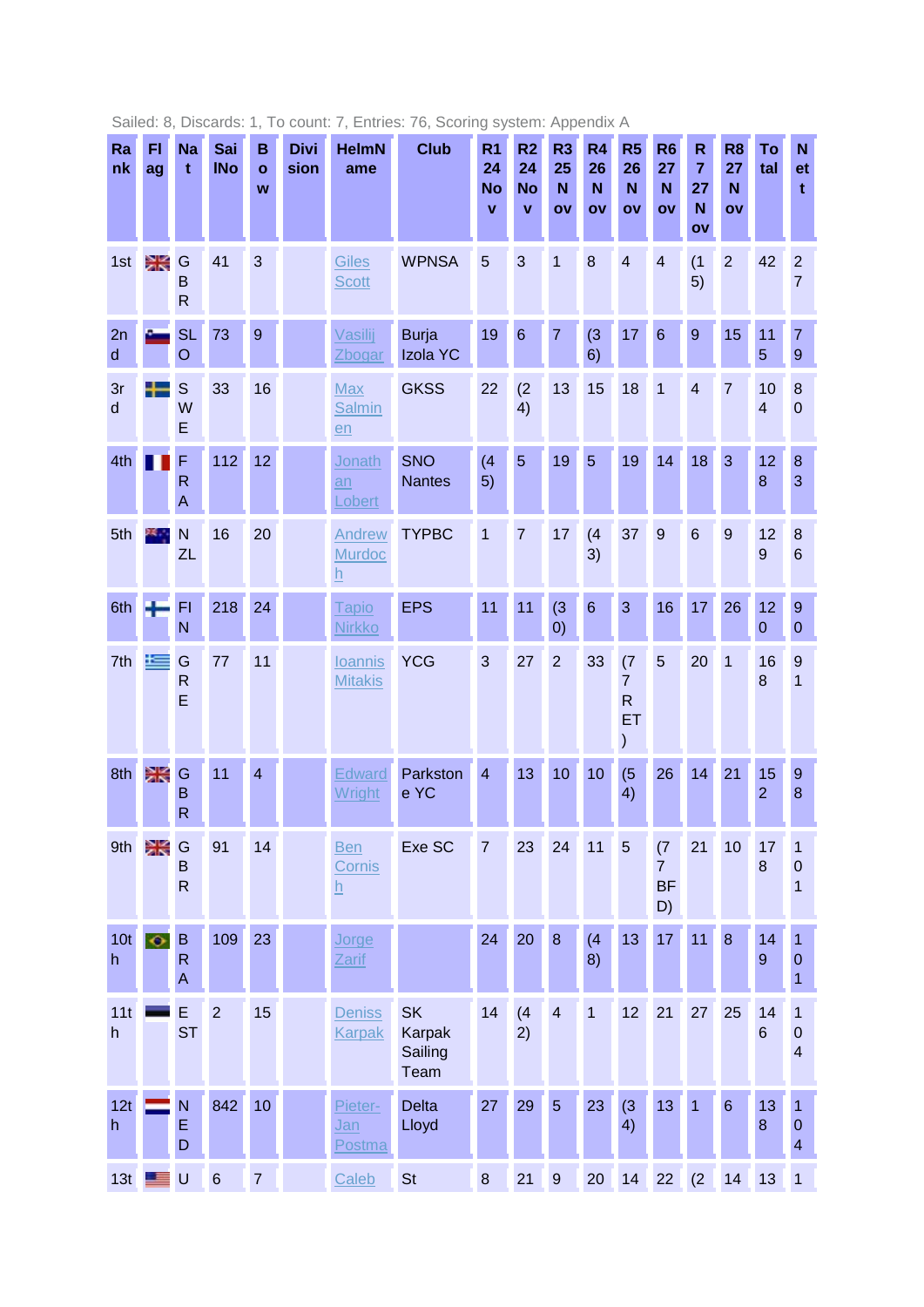| Ra<br>nk             | FI<br>ag | <b>Na</b><br>$\mathbf t$                       | Sai<br><b>INo</b> | В<br>$\mathbf{o}$<br>W | <b>Divi</b><br>sion     | <b>HelmN</b><br>ame                                       | <b>Club</b>                      | R <sub>1</sub><br>24<br><b>No</b><br>$\mathbf{v}$ | R <sub>2</sub><br>24<br><b>No</b><br>$\mathbf{v}$ | R3<br>25<br>N<br>OV                      | R <sub>4</sub><br>26<br>N<br>ov | R <sub>5</sub><br>26<br>N<br>OV | R <sub>6</sub><br>27<br>N<br>OV | $\mathsf R$<br>$\overline{7}$<br>27<br>N<br>ov | R <sub>8</sub><br>27<br>N<br>OV | To<br>tal            | N<br>et<br>$\mathbf t$                            |
|----------------------|----------|------------------------------------------------|-------------------|------------------------|-------------------------|-----------------------------------------------------------|----------------------------------|---------------------------------------------------|---------------------------------------------------|------------------------------------------|---------------------------------|---------------------------------|---------------------------------|------------------------------------------------|---------------------------------|----------------------|---------------------------------------------------|
| h                    |          | $\mathbb S$<br>$\overline{A}$                  |                   |                        |                         | Paine                                                     | Francis<br><b>YC</b>             |                                                   |                                                   |                                          |                                 |                                 |                                 | 3)                                             |                                 | 1                    | $\mathbf 0$<br>8                                  |
| 14t<br>h.            |          | N<br>ZL                                        | 24                | 5                      |                         | Josh<br><b>Junior</b>                                     | <b>WBBC</b>                      | 29                                                | 9                                                 | 14                                       | (5)<br>4)                       | 40                              | $\overline{2}$                  | 12                                             | $\overline{4}$                  | 16<br>$\overline{4}$ | 1<br>1<br>$\mathbf{0}$                            |
| 15t<br>h             | 樂        | $\overline{A}$<br>U<br>$\mathsf{S}$            | 261               | $6\phantom{1}6$        |                         | Oliver<br><b>Twedd</b><br>ell                             | Sandring<br>ham YC               | 17                                                | 12                                                | 39                                       | 14                              | 8                               | $\overline{7}$                  | (4)<br>2)                                      | 18                              | 15<br>$\overline{7}$ | 1<br>1<br>5                                       |
| 16t<br>h             |          | Ċ<br>$\overline{\mathsf{R}}$<br>$\overline{O}$ | 69                | 22                     |                         | <b>Milan</b><br>Vujasin<br>ovic                           | <b>JK Split</b>                  | $6\phantom{1}6$                                   | 15                                                | 15                                       | 38                              | $\overline{7}$                  | (3)<br>9)                       | $\overline{7}$                                 | 33                              | 16<br>$\mathbf{0}$   | 1<br>$\overline{2}$<br>$\overline{1}$             |
| 17t<br>h             |          | F<br>$\mathsf{R}$<br>$\mathsf{A}$              | 17                | 42                     | $\overline{\mathsf{J}}$ | Fabian<br>Pic                                             | <b>SRR</b>                       | 13                                                | 36                                                | 25                                       | $\overline{2}$                  | $\overline{1}$                  | 8                               | 40                                             | (4)<br>1)                       | 16<br>$6\phantom{1}$ | 1<br>$\overline{2}$<br>5                          |
| 18t<br>h             |          | N<br>O<br>$\overline{\mathsf{R}}$              | 1                 | 19                     |                         | <b>Anders</b><br>Peders<br>en                             | <b>DSSF</b>                      | 21                                                | $\overline{4}$                                    | (7)<br>$\overline{7}$<br><b>BF</b><br>D) | 13                              | 39                              | 3                               | 24                                             | 23                              | 20<br>$\overline{4}$ | $\mathbf{1}$<br>$\overline{2}$<br>$\overline{7}$  |
| 19t<br>h             |          | D<br>E<br>N                                    | $\overline{2}$    | 40                     |                         | Jonas<br>Hogh-<br><b>Christe</b><br>nsen                  | Royal<br>Danish<br>Yacht<br>Club | 23                                                | (3)<br>(0)                                        | 20                                       | 9                               | 30                              | 28                              | 3                                              | 16                              | 15<br>9              | $\mathbf{1}$<br>$\overline{c}$<br>9               |
| 20 <sub>t</sub><br>h |          | U<br>R<br>U                                    | 301               | 44                     |                         | Alejand<br>ro Jose<br>Foglia                              | <b>YCPE</b>                      | $\overline{2}$                                    | 38                                                | 21                                       | (5)<br>6)                       | 44                              | 11                              | $\overline{2}$                                 | 19                              | 19<br>3              | 1<br>$\mathbf{3}$<br>$\overline{7}$               |
| 21<br>st             |          | R<br>U<br>$\mathbb S$                          | $\overline{2}$    | 67                     |                         | <b>Alekse</b><br>$\overline{Y}$<br><b>Borisov</b>         |                                  | 25                                                | 26                                                | 35                                       | $\overline{7}$                  | $6\phantom{1}6$                 | (4)<br>1)                       | 10 <sup>1</sup>                                | 35                              | 18<br>5              | 1<br>$\overline{\mathcal{A}}$<br>$\overline{4}$   |
| 22<br>nd             |          | IT<br>A                                        | 117               | 18                     |                         | Giorgio<br>Poggi                                          | <b>SVGDF</b>                     | 35                                                | 25                                                | 32                                       | (3)<br>9)                       | 15                              | 12                              | 13 <sup>°</sup>                                | 20                              | 19<br>$\mathbf{1}$   | $\mathbf{1}$<br>$\overline{5}$<br>$\overline{2}$  |
| 23<br>rd             | ж.,      | A<br>U<br>$\mathsf{S}$                         | 41                | $\overline{2}$         | $\overline{\mathsf{J}}$ | Jake<br>Lilley                                            | <b>RQYS</b>                      | (5)<br>6)                                         | $\overline{2}$                                    | 45                                       | 18                              | 36                              | 37                              | 16                                             | $5\phantom{.0}$                 | 21<br>5              | $\mathbf{1}$<br>5<br>$\overline{9}$               |
| 24t<br>h             |          | $\mathsf C$<br>R<br>$\circ$                    | $\overline{1}$    | 56                     |                         | Josip<br>Olujic                                           | <b>JK</b><br>Labud               | 18                                                | (4)<br>5)                                         | 31                                       | 41                              | 16                              | 36                              | 5                                              | 12                              | 20<br>$\overline{4}$ | $\overline{1}$<br>5<br>$\overline{9}$             |
| 25t<br>h             |          | $\mathbb S$<br>W<br>E                          | $6\phantom{1}$    | $\bf 8$                |                         | <b>Bjorn</b><br><b>Allanss</b><br>$\underline{\text{on}}$ | <b>GKSS</b>                      | 43                                                | $\mathbf{1}$                                      | 12                                       | (5)<br>8)                       | 23                              | 46                              | 22                                             | 13                              | 21<br>$\bf 8$        | $\overline{1}$<br>$\boldsymbol{6}$<br>$\mathbf 0$ |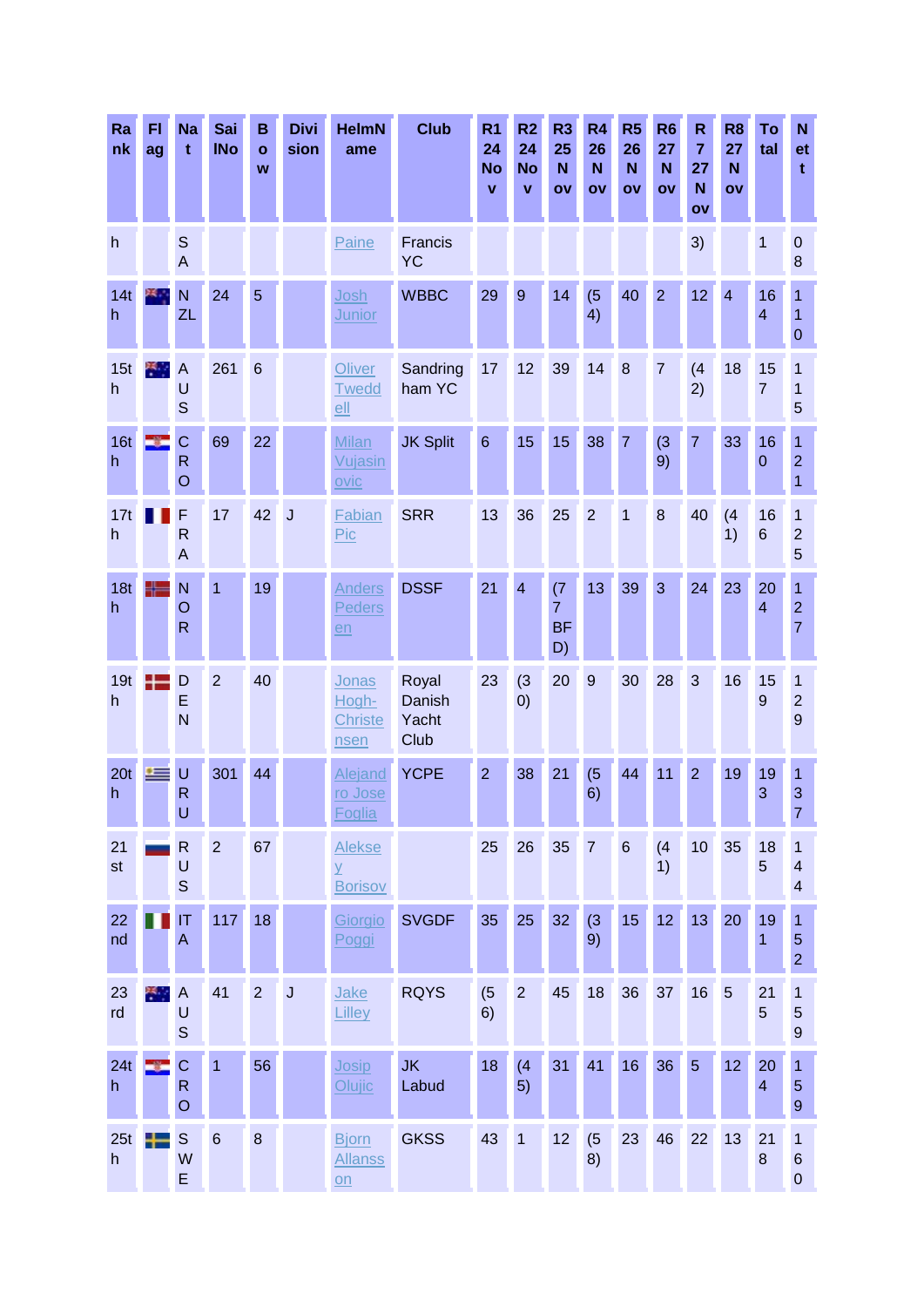| Ra<br>nk             | FI<br>ag       | <b>Na</b><br>$\mathbf t$                  | Sai<br><b>INo</b> | B<br>$\mathbf{o}$<br>W | <b>Divi</b><br>sion     | <b>HelmN</b><br>ame                         | <b>Club</b>                                                         | R <sub>1</sub><br>24<br><b>No</b><br>$\mathbf v$ | R2<br>24<br><b>No</b><br>$\mathbf{v}$ | R <sub>3</sub><br>25<br>N<br>OV          | R <sub>4</sub><br>26<br>N<br>OV                              | R <sub>5</sub><br>26<br>N<br>OV | R <sub>6</sub><br>27<br>N<br>ov | $\mathsf{R}$<br>$\overline{7}$<br>27<br>N<br>OV | R <sub>8</sub><br>27<br>N<br>OV | To<br>tal                     | N<br>et<br>t                                 |
|----------------------|----------------|-------------------------------------------|-------------------|------------------------|-------------------------|---------------------------------------------|---------------------------------------------------------------------|--------------------------------------------------|---------------------------------------|------------------------------------------|--------------------------------------------------------------|---------------------------------|---------------------------------|-------------------------------------------------|---------------------------------|-------------------------------|----------------------------------------------|
| 26 <sub>t</sub><br>h |                | H<br>U<br>$\mathsf{N}$                    | 40                | 21                     |                         | Zsomb<br>$\overline{or}$<br><b>Berecz</b>   | <b>MVM SE</b>                                                       | 15                                               | 40                                    | 3                                        | (4)<br>5)                                                    | 29                              | 24                              | 41                                              | 11                              | 20<br>8                       | 1<br>$6\phantom{1}6$<br>3                    |
| 27t<br>h             |                | $\mathbf C$<br><b>ZE</b>                  | 5                 | 30 <sup>°</sup>        | $\overline{\mathsf{J}}$ | Ondrej<br><b>Teply</b>                      | <b>YCBrno</b>                                                       | 28                                               | 14                                    | 27                                       | 31                                                           | 9                               | 27                              | (4)<br>6)                                       | 27                              | 20<br>9                       | $\overline{1}$<br>$6\phantom{1}6$<br>3       |
| 28t<br>h.            |                | $\mathsf{C}$<br>$\mathsf{R}$<br>$\circ$   | 52                | 47                     | J                       | Nenad<br>Bugari<br>$\underline{n}$          | <b>YC</b><br>Labud                                                  | 20                                               | (4)<br>1)                             | 23                                       | 24                                                           | $\overline{2}$                  | 35                              | 38                                              | 22                              | 20<br>5                       | 1<br>$6\phantom{1}6$<br>$\overline{4}$       |
| 29t<br>h.            |                | $\mathsf{C}$<br>$\mathsf{R}$<br>$\circ$   | 524               | 1                      |                         | Ivan<br>Kljakov<br>ic<br>Gaspic             | <b>JK</b><br>Labud<br>Fantasic<br>a                                 | 10                                               | 10                                    | 16                                       | (7)<br>$\overline{7}$<br>$\mathsf{R}$<br>ET<br>$\mathcal{)}$ | 24                              | 25                              | 8                                               | 77<br><b>BF</b><br>D            | 24<br>$\overline{7}$          | 1<br>$\overline{7}$<br>$\overline{0}$        |
| 30 <sub>t</sub><br>h |                | U<br>S<br>A                               | $\overline{4}$    | 80                     |                         | Zach<br><b>RAILE</b><br>Y                   |                                                                     | 26                                               | 18                                    | 34                                       | 25                                                           | (4)<br>3)                       | 10                              | 43                                              | 17                              | 21<br>$6\phantom{1}$          | 1<br>$\overline{7}$<br>3                     |
| 31<br>st             |                | E<br>$\mathsf{S}$<br>${\sf P}$            | 17                | 38                     |                         | Pablo<br>Guitian<br><b>Sarria</b>           | C.N.ELC<br><b>ANO</b>                                               | (5)<br>$\left( 0\right)$                         | 37                                    | 38                                       | 3                                                            | 11                              | 23                              | 36                                              | 30                              | 22<br>8                       | 1<br>$\overline{7}$<br>$\boldsymbol{8}$      |
| 32<br>nd             |                | IT<br>A                                   | 146               | 13                     |                         | <b>Michel</b><br>$\overline{e}$<br>Paoletti | <b>SVBG</b>                                                         | 12                                               | 34                                    | (7)<br>$\overline{7}$<br><b>BF</b><br>D) | 22                                                           | 20                              | 33                              | 28                                              | 29                              | 25<br>5                       | 1<br>$\overline{7}$<br>$\boldsymbol{8}$      |
| 33<br>rd             |                | $R_{\parallel}$<br>$\cup$<br>$\mathsf{S}$ | 57                | 28                     |                         | <b>Egor</b><br><b>Terpigo</b><br><u>rev</u> | <b>CSP</b><br>Hlebniko<br>vo,<br>Fantastic<br>a, CSKA<br><b>VMF</b> | (3)<br>6)                                        | 16                                    |                                          |                                                              | 29 21 33 32 30 28               |                                 |                                                 |                                 | 22<br>5                       | 1<br>8<br>9                                  |
| 34t<br>h             |                | P<br>$\circ$<br>L                         | 17                | 17                     |                         | Piotr<br>Kula                               |                                                                     | 38                                               | 19                                    | (7)<br>$\overline{7}$<br><b>BF</b><br>D) | 17                                                           | 22                              | 29                              | 32 <sup>°</sup>                                 | 34                              | 26<br>8                       | 1<br>$\overline{9}$<br>1                     |
| 35t<br>h             |                | E<br><b>ST</b>                            | 11                | 29                     |                         | Lauri<br><u>Väins</u><br>alu                | <b>ROPK/T</b><br>REV <sub>2</sub>                                   | 33                                               | (5)<br>9)                             | 28                                       | 16                                                           | 10                              | 38                              | 31                                              | 36                              | 25<br>1                       | 1<br>$\overline{9}$<br>$\overline{2}$        |
| 36t<br>h             | $\mathfrak{c}$ | Τ<br>$\sf U$<br>$\mathsf{R}$              | 21                | 32                     |                         | Alican<br><b>Kaynar</b>                     | Fenerba<br>hAgeSK                                                   | (5)<br>9)                                        | 31                                    | $6\phantom{1}$                           | 49                                                           | 38                              | 15 <sub>15</sub>                | 34                                              | 32                              | 26<br>$\overline{\mathbf{4}}$ | $\overline{2}$<br>$\theta$<br>$\overline{5}$ |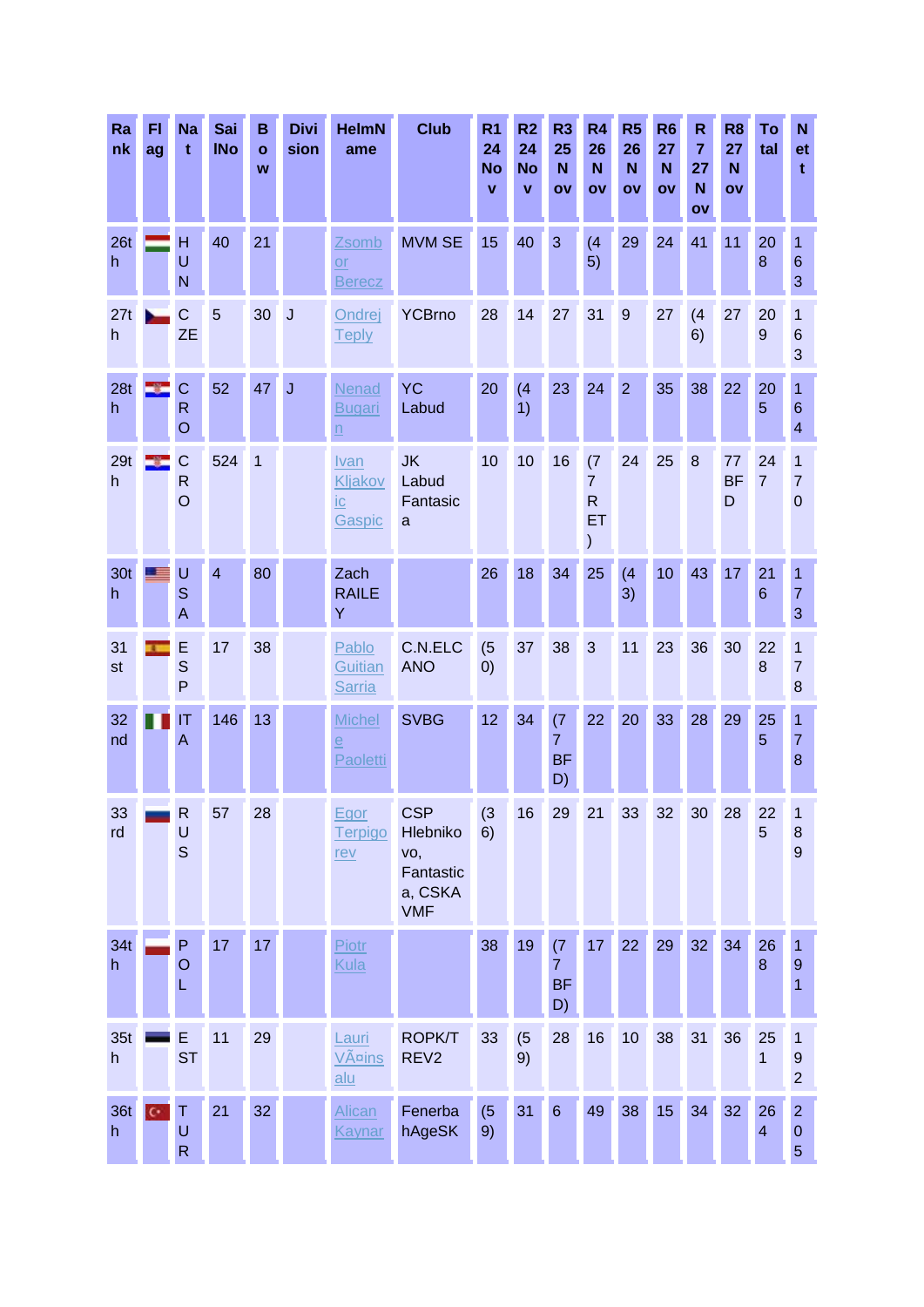| Ra<br>nk            | FI<br>ag | <b>Na</b><br>$\mathbf t$          | Sai<br><b>INo</b> | B<br>$\mathbf{o}$<br>W | <b>Divi</b><br>sion | <b>HelmN</b><br>ame                                          | <b>Club</b>                | R <sub>1</sub><br>24<br><b>No</b><br>v | R <sub>2</sub><br>24<br><b>No</b><br>$\mathbf{v}$ | R <sub>3</sub><br>25<br>N<br>OV          | R <sub>4</sub><br>26<br>N<br>OV | R <sub>5</sub><br>26<br>N<br>OV | R <sub>6</sub><br>27<br>N<br>OV          | $\mathsf R$<br>$\overline{7}$<br>27<br>N<br>ov | R <sub>8</sub><br>27<br>N<br>ΟV          | To<br>tal                     | N<br><b>et</b><br>t                                |
|---------------------|----------|-----------------------------------|-------------------|------------------------|---------------------|--------------------------------------------------------------|----------------------------|----------------------------------------|---------------------------------------------------|------------------------------------------|---------------------------------|---------------------------------|------------------------------------------|------------------------------------------------|------------------------------------------|-------------------------------|----------------------------------------------------|
| 37t<br>h            |          | E<br>S<br>P                       | $\overline{2}$    | 26                     |                     | Alex<br><b>Muscat</b>                                        | Club<br>Nautica<br>Garraf  | 40                                     | 17                                                | 18                                       | 42                              | (5)<br>2)                       | 19                                       | 29                                             | 40                                       | 25<br>$\overline{7}$          | $\overline{2}$<br>$\mathbf 0$<br>5                 |
| 38t<br>$\mathsf{h}$ |          | R<br>U<br>$\mathbf S$             | 6                 | 31                     | J                   | <b>Arkadiy</b><br><b>Kistano</b><br>$\underline{\mathsf{V}}$ |                            | 9                                      | 43                                                | 33                                       | 35                              | 25                              | (7)<br>$\overline{7}$<br><b>BF</b><br>D) | 25                                             | 39                                       | 28<br>$6\phantom{1}$          | $\overline{2}$<br>$\mathbf 0$<br>9                 |
| 39t<br>h            |          | G<br>E<br>$\mathsf{R}$            | 259               | 34                     |                     | <b>Phillip</b><br><b>Kasues</b><br><u>ke</u>                 | <b>VSaW</b>                | 34                                     | 28                                                | 11                                       | (4)<br>$\left( 0\right)$        | 35                              | 30                                       | 35                                             | 37                                       | 25<br>$\mathbf 0$             | $\overline{2}$<br>1<br>$\mathbf 0$                 |
| 40t<br>h            |          | C<br>A<br>N                       | 110               | 33                     |                     | <b>Martin</b><br><b>Robitail</b><br>$le$                     | <b>CVL/RC</b><br><b>YC</b> | 30                                     | 44                                                | 22                                       | 29                              | 31                              | 18                                       | (4)<br>7)                                      | 38                                       | 25<br>9                       | $\overline{2}$<br>1<br>$\overline{2}$              |
| 41<br>st            |          | $\mathsf{I}\mathsf{T}$<br>A       | 66                | 25                     |                     | Enrico<br>Voltolin                                           |                            | (4)<br>8)                              | 8                                                 | 36                                       | 46                              | 27                              | 34                                       | 33                                             | 31                                       | 26<br>3                       | $\overline{2}$<br>1<br>5                           |
| 42<br>nd            |          | ΙT<br>A                           | 123               | 27                     |                     | Filippo<br><b>Baldas</b><br><u>sari</u>                      | <b>SVGDF</b>               | 41                                     | 39                                                | 26                                       | 26                              | 42                              | (4)<br>8)                                | 19                                             | 24                                       | 26<br>5                       | $\overline{2}$<br>1<br>$\overline{7}$              |
| 43<br>rd            |          | R<br>U<br>S                       | $\overline{7}$    | 68                     |                     | Vladimi<br><b>Krutski</b><br>kh                              | Fantastic<br>a             | 16                                     | 32                                                | 43                                       | 12                              | 46                              | (5)<br>5)                                | 44                                             | 45                                       | 29<br>3                       | $\overline{2}$<br>3<br>8                           |
| 44t<br>$\mathsf{n}$ |          | IT<br>$\overline{A}$              | 147               | 53                     |                     | <b>Simone</b><br>Ferrare<br><u>se</u>                        | Circola<br>Vela Bari       | 37                                     | 51                                                | 40                                       | (5)<br>7)                       | 21                              | 42                                       | 37                                             | 42                                       | 32<br>7                       | $\overline{2}$<br>7<br>$\theta$                    |
| 45t<br>h            | D.       | G<br>B<br>$\mathsf{R}$            | 18                | 46                     |                     | <b>James</b><br>Hadde<br>$\underline{n}$                     | <b>WPNSA</b>               | 42                                     | 33                                                | 54                                       | $\overline{4}$                  | 49                              | 51                                       | (5)<br>7)                                      | 44                                       | 33<br>$\overline{\mathbf{4}}$ | $\overline{c}$<br>$\overline{7}$<br>$\overline{7}$ |
| 46t<br>h            |          | P<br>$\circ$<br>$\mathsf{R}$      | $\overline{5}$    | 37                     |                     | Frederi<br>CO<br><b>Melo</b>                                 | Cncascai<br>$\mathbf S$    | 32                                     | 35                                                | 41                                       | 52                              | 64                              | 20                                       | 39                                             | (7)<br>$\overline{7}$<br><b>BF</b><br>D) | 36<br>$\mathbf{0}$            | $\overline{2}$<br>$\boldsymbol{8}$<br>3            |
| 47t<br>h            |          | $\mathsf{C}$<br>$\mathsf{H}$<br>N | 122<br>5          | 51                     |                     | He<br>Chen                                                   | Chinese<br>YA              | 39                                     | 53                                                | 37                                       | 32 <sup>2</sup>                 | 47                              | 31                                       | (5)<br>4)                                      | 47                                       | 34<br>$\pmb{0}$               | $\overline{c}$<br>$\boldsymbol{8}$<br>$\,6$        |
| 48t<br>h            |          | N<br>ZL                           | $\boldsymbol{8}$  | 82                     |                     | <b>Matt</b><br><b>COUT</b><br><b>TS</b>                      | <b>MBBC</b>                | 31                                     | 47                                                | (7)<br>$\overline{7}$<br><b>BF</b><br>D) | 27                              | 28                              | 49                                       | 45                                             | 77<br>D<br>N<br>F                        | 38<br>$\overline{1}$          | $\mathbf{3}$<br>$\theta$<br>$\overline{4}$         |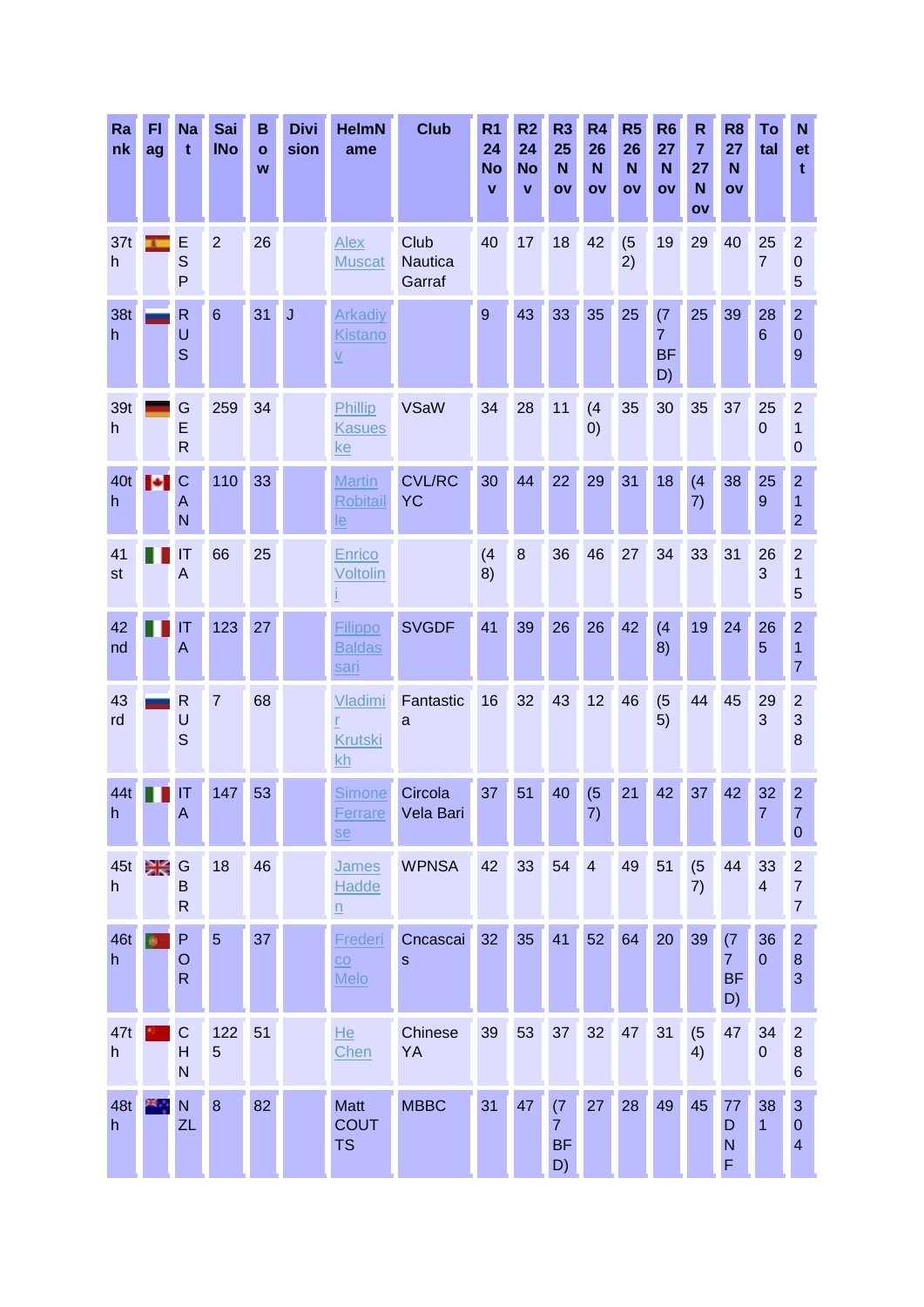| Ra<br>nk        | FI<br>ag | <b>Na</b><br>t                                     | Sai<br><b>INo</b>      | B<br>$\mathbf{o}$<br>W | <b>Divi</b><br>sion | <b>HelmN</b><br>ame                                            | <b>Club</b>                             | R <sub>1</sub><br>24<br><b>No</b><br>$\mathbf v$ | R <sub>2</sub><br>24<br><b>No</b><br>$\mathbf{v}$ | R <sub>3</sub><br>25<br>N<br>OV          | R <sub>4</sub><br>26<br>N<br>OV | R <sub>5</sub><br>26<br>N<br>OV             | R <sub>6</sub><br>27<br>N<br>OV | $\mathsf R$<br>$\overline{7}$<br>27<br>N<br>ov | R <sub>8</sub><br>27<br>N<br>ΟV          | To<br>tal                     | N<br>et<br>t                                      |
|-----------------|----------|----------------------------------------------------|------------------------|------------------------|---------------------|----------------------------------------------------------------|-----------------------------------------|--------------------------------------------------|---------------------------------------------------|------------------------------------------|---------------------------------|---------------------------------------------|---------------------------------|------------------------------------------------|------------------------------------------|-------------------------------|---------------------------------------------------|
| 49t<br>h        |          | $\mathsf{C}$<br><b>ZE</b>                          | $\overline{1}$         | 55                     |                     | Michae<br><b>MAIER</b>                                         | <b>YCR</b>                              | 52                                               | 55                                                | 44                                       | 30                              | (5)<br>6)                                   | 40                              | 49                                             | 48                                       | 37<br>$\overline{4}$          | 3<br>$\mathbf{1}$<br>8                            |
| 50t<br>h.       | Æ        | D<br>E<br>N                                        | 24                     | 54                     |                     | Andre<br>Hojen<br><b>Cristian</b><br>sen                       | <b>SNV</b>                              | 47                                               | 52                                                | 42                                       | 19                              | (6)<br>8)                                   | 52                              | 61                                             | 53                                       | 39<br>$\overline{4}$          | $\mathbf{3}$<br>$\overline{2}$<br>$6\phantom{1}6$ |
| 51<br>st        |          | E<br>S<br>P                                        | 717                    | 57                     |                     | <b>Victor</b><br>Gorost<br>egui                                | <b>RCM</b><br>Santand<br>er             | 53                                               | 46                                                | 55                                       | (6)<br>9)                       | 26                                          | 50                              | 51                                             | 54                                       | 40<br>$\overline{\mathbf{4}}$ | 3<br>3<br>$\overline{5}$                          |
| 52<br>nd        | 樂        | $\boldsymbol{\mathsf{A}}$<br>U<br>S                | 22                     | 41                     | J                   | Joseph<br><b>McMilla</b><br>$\underline{n}$                    | <b>WSC</b>                              | 54                                               | 56                                                | 56                                       | 28                              | (7)<br>$\overline{7}$<br>$\mathsf{R}$<br>ET | 47                              | 50                                             | 51                                       | 41<br>9                       | 3<br>$\overline{4}$<br>$\overline{2}$             |
| 53<br>rd        |          | A<br>$\mathsf{R}$<br>G                             | 1                      | 62                     | $\overline{J}$      | Fernan<br>$\overline{d}$<br>Sanjuri<br>$\overline{\mathsf{O}}$ | <b>YC</b><br>Argentin<br>a              | 44                                               | 48                                                | 52                                       | (6)<br>6)                       | 58                                          | 44                              | 56                                             | 43                                       | 41<br>1                       | 3<br>$\overline{\mathcal{A}}$<br>5                |
| 54t<br>h        |          | N<br><b>ZL</b>                                     | 21                     | 58                     |                     | <b>Nik</b><br><b>Burfoot</b>                                   | <b>TBC</b>                              | 46                                               | 50                                                | 46                                       | 53                              | 51                                          | (5)<br>4)                       | 53                                             | 52                                       | 40<br>5                       | 3<br>$\overline{5}$<br>1                          |
| 55t<br>h.       | м        | $\mathsf{C}$<br>A<br>N                             | $\overline{2}$         | 36                     | $\overline{J}$      | Kyle<br><b>Martin</b>                                          | Royal<br>Vancouv<br>er                  | 58                                               | 49                                                | 53                                       | 47                              | 48                                          | 45                              | 52                                             | (7)<br>$\overline{7}$<br><b>BF</b><br>D) | 42<br>9                       | 3<br>5<br>$\overline{2}$                          |
| 56t<br>h        |          | $\mathsf C$<br>$\overline{H}$<br>N                 | 122<br>$6\phantom{1}6$ | 39                     |                     | Lei<br>Gong                                                    | <b>Chinese</b><br>YA                    | 60                                               | 22                                                | (7)<br>$\overline{7}$<br><b>BF</b><br>D) | 67                              | 60                                          | 43                              | 26                                             | 77<br><b>BF</b><br>D                     | 43<br>$\overline{2}$          | $\mathbf{3}$<br>$\overline{5}$<br>$\overline{5}$  |
| 57t<br>h        |          | $\mathsf{N}$<br>ZL                                 | 111                    | 60                     |                     | Karl<br><b>Purdie</b>                                          | <b>WBBC</b>                             | 49                                               | 54                                                | (5)<br>9)                                | 34                              | 55                                          | 59                              | 58                                             | 46                                       | 41<br>$\overline{\mathbf{4}}$ | $\mathbf{3}$<br>5<br>$\overline{5}$               |
| <b>58t</b><br>h | 类型       | $\boldsymbol{\mathsf{A}}$<br>$\cup$<br>$\mathbf S$ | 26                     | 43                     |                     | lan<br><b>Mckillo</b><br>p                                     | R. Prince<br><b>Albert</b><br><b>YC</b> | (6)<br>4)                                        | 60                                                | 47                                       | 51                              | 32                                          | 56                              | 62                                             | 49                                       | 42<br>1                       | $\mathbf{3}$<br>$\overline{5}$<br>$\overline{7}$  |
| 59t<br>h        |          | $\cup$<br>$\mathsf S$<br>$\overline{A}$            | 11                     | 35                     |                     | Philip<br><b>Toth</b>                                          | <b>USSTS</b>                            | (6)<br>2)                                        | 61                                                | 51                                       | 55                              | 50                                          | 57                              | 48                                             | 55                                       | 43<br>$9\,$                   | $\sqrt{3}$<br>$\overline{7}$<br>$\overline{7}$    |
| 60t             | PA .     | $\overline{A}$                                     | 10                     | 48                     |                     | <u>John</u>                                                    | Yarra                                   | (6)                                              | 64                                                | 60                                       | 37                              | 41                                          | 58                              | 60                                             | 58                                       | 44                            | $\overline{3}$                                    |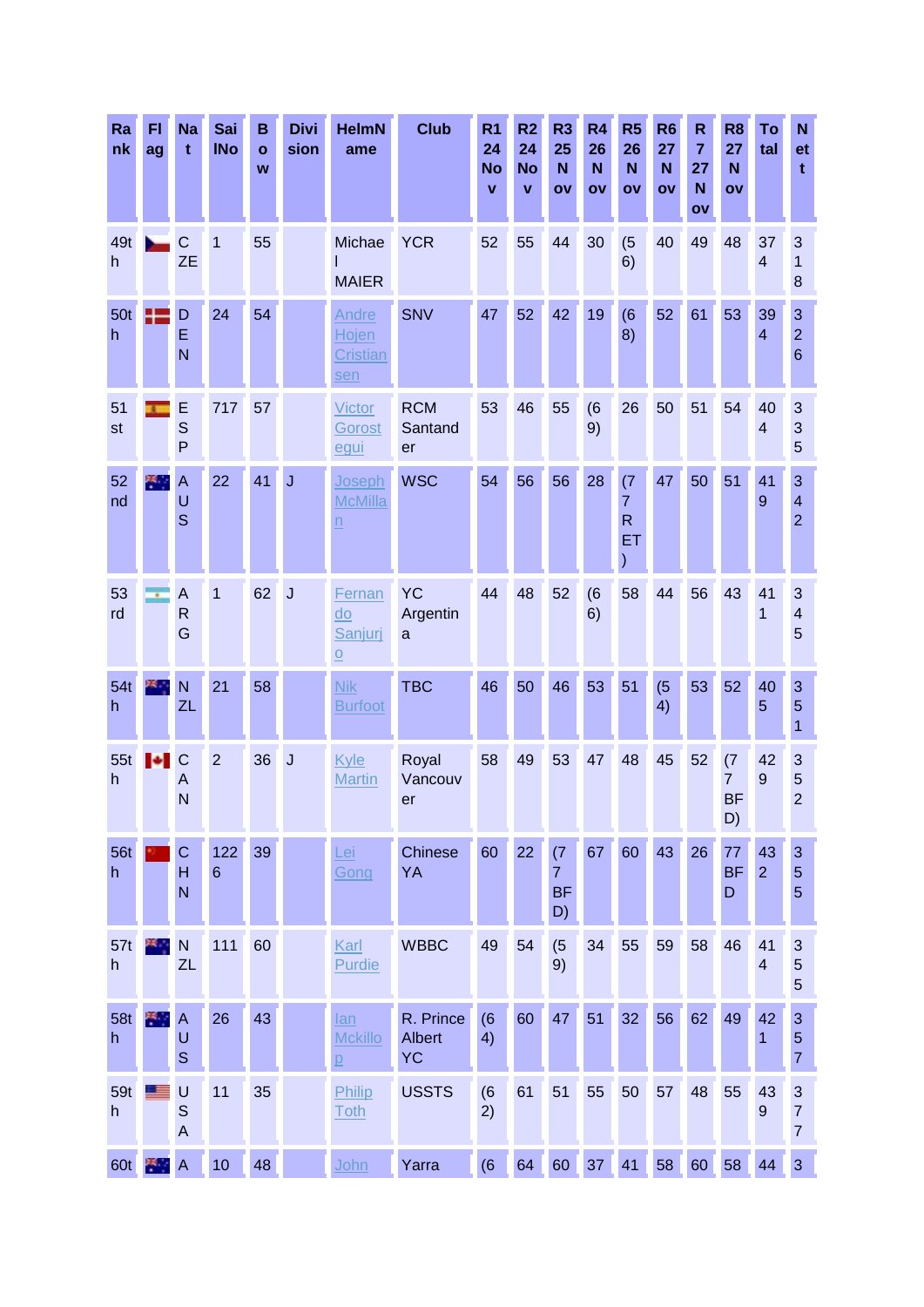| Ra<br>nk  | FI<br>ag | <b>Na</b><br>t                      | Sai<br><b>INo</b> | B<br>$\mathbf{o}$<br>W | <b>Divi</b><br>sion | <b>HelmN</b><br>ame                                              | <b>Club</b>                       | R <sub>1</sub><br>24<br><b>No</b><br>$\mathbf v$ | R <sub>2</sub><br>24<br><b>No</b><br>v                              | R <sub>3</sub><br>25<br>N<br>OV          | R <sub>4</sub><br>26<br>N<br>OV | R <sub>5</sub><br>26<br>N<br>OV                  | R <sub>6</sub><br>27<br>N<br>OV | $\mathsf R$<br>$\overline{7}$<br>27<br>N<br>$\mathbf{O}$ | R <sub>8</sub><br>27<br>N<br>ov | To<br>tal            | $\mathbf N$<br>et<br>t.                                      |
|-----------|----------|-------------------------------------|-------------------|------------------------|---------------------|------------------------------------------------------------------|-----------------------------------|--------------------------------------------------|---------------------------------------------------------------------|------------------------------------------|---------------------------------|--------------------------------------------------|---------------------------------|----------------------------------------------------------|---------------------------------|----------------------|--------------------------------------------------------------|
| h         |          | $\cup$<br>$\mathbf S$               |                   |                        |                     | Condie                                                           | <b>Bay 16'</b><br><b>Skiff SC</b> | 8)                                               |                                                                     |                                          |                                 |                                                  |                                 |                                                          |                                 | $6\phantom{1}6$      | $\overline{7}$<br>8                                          |
| 61<br>st  |          | F1<br>N                             | 225               | 49                     |                     | <b>Mikael</b><br><b>Hyrylai</b><br>nen                           | <b>NJK</b>                        | 51                                               | 57                                                                  | 50                                       | 64                              | (7)<br>$\overline{7}$<br>$\mathsf{R}$<br>ET<br>) | 53                              | 55                                                       | 50                              | 45<br>$\overline{7}$ | $\mathbf{3}$<br>$\bf 8$<br>$\overline{0}$                    |
| 62<br>nd  |          | FI<br>N                             | 99                | 65                     |                     | Jesse<br><b>KYLAN</b><br><b>PAA</b>                              | <b>RPS</b>                        | 55                                               | (6)<br>7)                                                           | 48                                       | 50                              | 59                                               | 63                              | 63                                                       | 56                              | 46<br>1              | 3<br>$\overline{9}$<br>$\overline{4}$                        |
| 63<br>rd  |          | F<br>$\mathsf{R}$<br>$\overline{A}$ | 42                | 79                     |                     | <b>Brenda</b><br>n.<br><b>MCCA</b><br><b>RTY</b>                 |                                   | 66                                               | (7)<br>0)                                                           | 49                                       | 59                              | 45                                               | 60                              | 66                                                       | 61                              | 47<br>$6\phantom{1}$ | 4<br>$\mathbf 0$<br>$6\phantom{1}6$                          |
| 64t<br>h  |          | N<br>ZL                             | $\overline{7}$    | 61                     |                     | <b>Bradley</b><br>Dougla<br>$\underline{\underline{\mathsf{S}}}$ | <b>WBC</b>                        | 57                                               | 63                                                                  | 63                                       | 65                              | (6)<br>6)                                        | 61                              | 59                                                       | 57                              | 49<br>1              | $\overline{\mathbf{4}}$<br>$\overline{2}$<br>5               |
| 65t<br>h. |          | N<br>ZL                             | 20                | 69                     |                     | <b>Chris</b><br><b>Wells</b>                                     | <b>NPC</b>                        | 61                                               | 62                                                                  | 57                                       | (6)<br>8)                       | 61                                               | 62                              | 65                                                       | 60                              | 49<br>6              | $\overline{\mathbf{4}}$<br>$\overline{2}$<br>$\bf{8}$        |
| 66t<br>h  |          | N<br>ZL                             | 9                 | 59                     |                     | Rob<br><b>Coutts</b>                                             | <b>RAYC</b>                       | 70                                               | 58                                                                  | (7)<br>$\overline{7}$<br><b>BF</b><br>D) | 61                              | 53                                               | 64                              | 65                                                       | 59                              | 50<br>$\overline{7}$ | $\overline{\mathbf{4}}$<br>3<br>$\overline{0}$               |
| 67t<br>h  |          | $X + N$<br>ZL                       | 10                | 64                     |                     | David<br>Hooge<br>nboom                                          | <b>WYC</b>                        |                                                  | 67 (7<br>$\overline{7}$<br>D<br><b>NS</b><br>$\mathcal{C}^{\prime}$ |                                          | 61 44                           |                                                  | 63 68                           | 68                                                       | 62                              | 51<br>$\overline{0}$ | $\overline{\mathcal{L}}$<br>3<br>3                           |
| 68t<br>h  |          | R<br>U<br>$\mathbf S$               | 212               | 71                     |                     | Lanfran<br>ko<br>Cirillo                                         | Fantastic<br>$\mathbf{a}$         | 63                                               | (6)<br>8)                                                           | 62                                       | 60                              | 65                                               | 67                              | 67                                                       | 63                              | 51<br>$\overline{5}$ | $\overline{4}$<br>$\overline{\mathcal{A}}$<br>$\overline{7}$ |
| 69t<br>h  |          | $\overline{\mathsf{N}}$<br>ZL       | 22                | 66                     |                     | <b>Dirch</b><br><b>Anders</b><br>en                              | <b>WYC</b>                        | 69                                               | 69                                                                  | 65                                       | 62                              | 57                                               | 65                              | (7)<br>2)                                                | 65                              | 52<br>$\overline{4}$ | $\overline{\mathbf{4}}$<br>$\overline{5}$<br>$\overline{2}$  |
| 70t<br>h  | 24. J    | N<br>ZL                             | 19                | 83                     |                     | <b>Denis</b><br><b>MOWB</b><br><b>RAY</b>                        | <b>NPC</b>                        | 65                                               | 66                                                                  | 58                                       | (7)<br>(0)                      | 67                                               | 66                              | 69                                                       | 64                              | 52<br>$\overline{5}$ | $\overline{\mathbf{4}}$<br>$\sqrt{5}$<br>5                   |
| 71<br>st  |          | $\mathsf{N}$<br>ZL                  | 265               | 72                     |                     | <b>Mike</b><br>Pearso                                            | <b>CBYC</b>                       | 71                                               | 71                                                                  | 64                                       | 63                              | 62                                               | 71                              | (7)<br>4)                                                | 67                              | 54<br>3              | $\overline{\mathbf{4}}$<br>$\,6$                             |